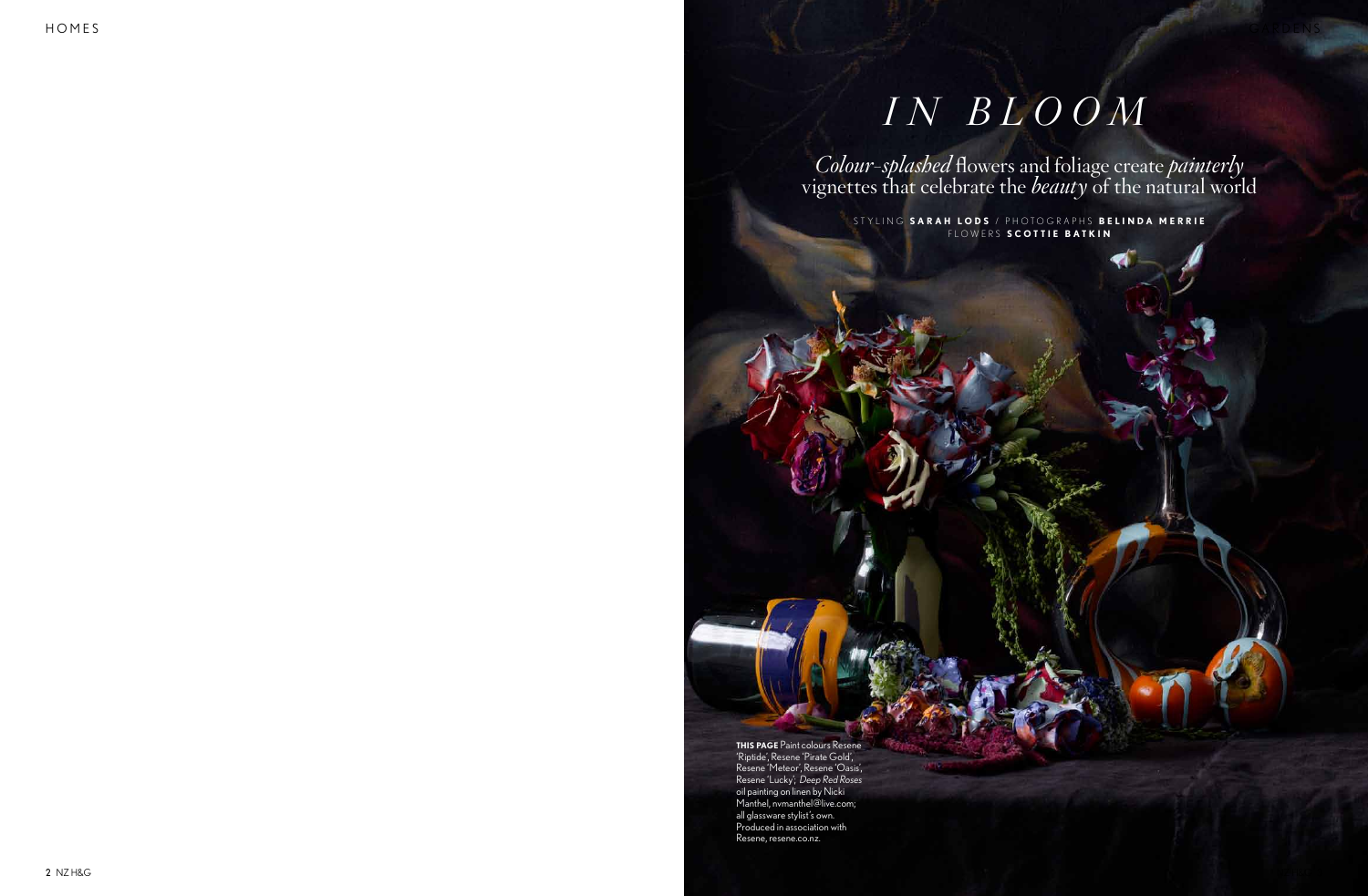**this page** Paint colours Resene 'Ivanhoe', Resene 'Allports', Resene 'Beethoven', Resene 'Hurricane'; Raven II Linen backdrop \$100/m from Marthas, marthas.co.nz; vase and match holder stylist's own.

## **this page** Paint colours Resene 'London Hue', Resene 'Cornflower', Resene 'Colour Me Pink', Resene 'Sassy', Resene 'Abbey Rd'; Fino flax linen \$96/m from Martha's, marthas.co.nz; vase stylist own.